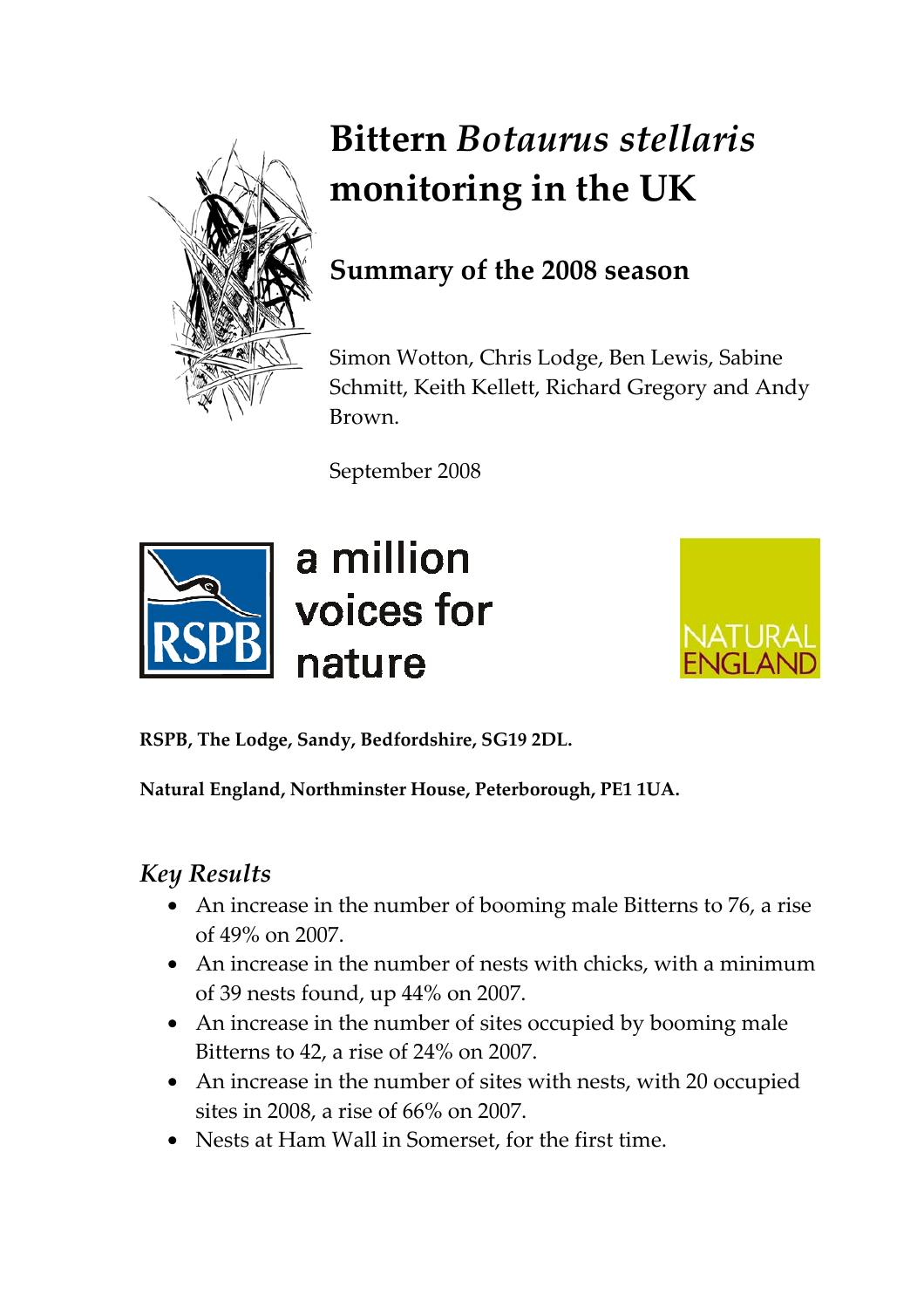This report provides a short summary of the results of the Bittern Monitoring Programme in 2008. The Bittern fieldwork team endeavours to investigate any reports of booming Bitterns in the country. If confirmed, this will be followed up later in the season with observations to establish whether breeding has occurred.

This report is widely distributed and therefore mentions only a few sites that are already well known Bittern sites.

## **UK Population Monitoring**

The Bittern population in the UK has been fully surveyed in every year since 1990. The main aims of the annual survey are to:

- $\triangleright$  Report the minimum and maximum numbers of booming male Bitterns in Britain.
- $\triangleright$  Report the minimum and maximum numbers of nesting females in Britain.

The accuracy and standardisation of the annual survey is extremely important. Major wetland habitat creation, restoration and management are ongoing for this species and annual population monitoring is the main indicator with which we can measure its success.

More details of the Bittern survey techniques are available from Simon Wotton (see contact details at the end of the report).

#### **Booming**

The essential information collected during the monitoring of booming males is:

- $\triangleright$  The dates and times of visits to sites to assess listening effort.
- $\triangleright$  The start and stop dates of booming males.
- $\triangleright$  The mapped positions of any booming males heard on each visit to a site.
- $\triangleright$  Descriptions of the rate of booming of each male during each visit and the "quality" of the sound of the boom.

Only those males that are known to have boomed for a week or more are counted in the minimum figures for the year. Where a site or area holds, or is thought to hold, more than one boomer, it is important to confirm the number of boomers actually involved.This can be achieved by hearing different boomers at the same time, and by comparing the booming periods of each male to confirm that they overlap.

A maximum figure for booming males is also presented, which includes the records of other males that either boomed for less than a week or could not be confirmed as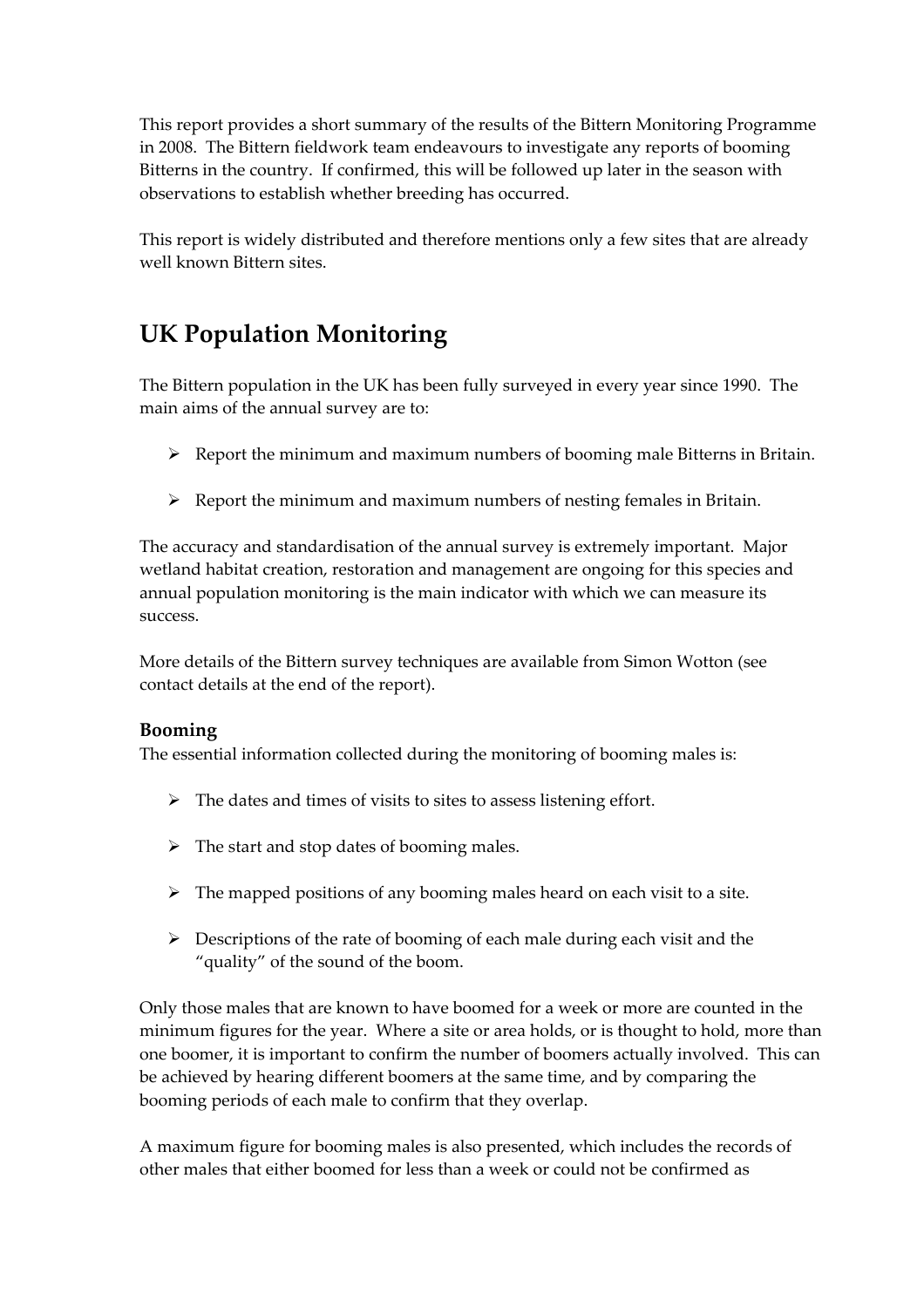definitely different birds to adjacent boomers. However, the published figures are the minimum figures, as they are the most reliable and are comparable with the published figures from previous years.

#### **Nesting**

No attempts are made to visit any active Bittern nests, but through long site watches to look for regular female feeding flights observations, nests were identified and their approximate locations recorded. The current methodology for recording active nests has been used since 2001, so the figures before then are not directly comparable although the methods used earlier were similar.

Several sites adjacent to, or near, sites with booming male territories were also watched for nesting activity. As in previous years, a large amount of effort and time was put into this monitoring. In line with the booming totals, there are two figures quoted; **minimum** – which only includes confirmed nesting attempts and **maximum** – which includes both confirmed and probable nesting attempts.

### **2008 Results**

This has been an astonishing year for Bitterns in the UK. The population of booming males has increased to its highest level since the monitoring programme began, and up to or even above the 20<sup>th</sup> Century peak that was reached in the 1950s. There was a minimum of 76 booming males confirmed in England, a substantial increase of 49% on the 2007 figure of 51 boomers. The number of sites supporting at least one booming male also rose, to 42, an increase of 24% compared to 2007.

After three years where the number of active nests with chicks has remained static at 27, 2008 saw a dramatic increase of 44% to a minimum of 39 nests. There was also a large jump in the number of sites hosting breeding females, to 20 sites, a rise of 66%.

It is considered possible that increased water levels in late winter and early spring at many sites, after a wet winter, particularly in the Norfolk Broads and the Fens, may have contributed to the sharp increase in booming males and nests.

#### **Booming**

The first booming males began very early this year, with Bitterns heard at two sites before the end of January, the first being at Minsmere on 27<sup>th</sup> January. Booming continued until July in some cases, with several new males being discovered during May.

A summary of the minimum national booming figures is shown in Figure 1 and Table 1, including details on the number of sites. The maximum figures are also quoted in Table 1 as a guide, but the following text refers to the minimum figures only.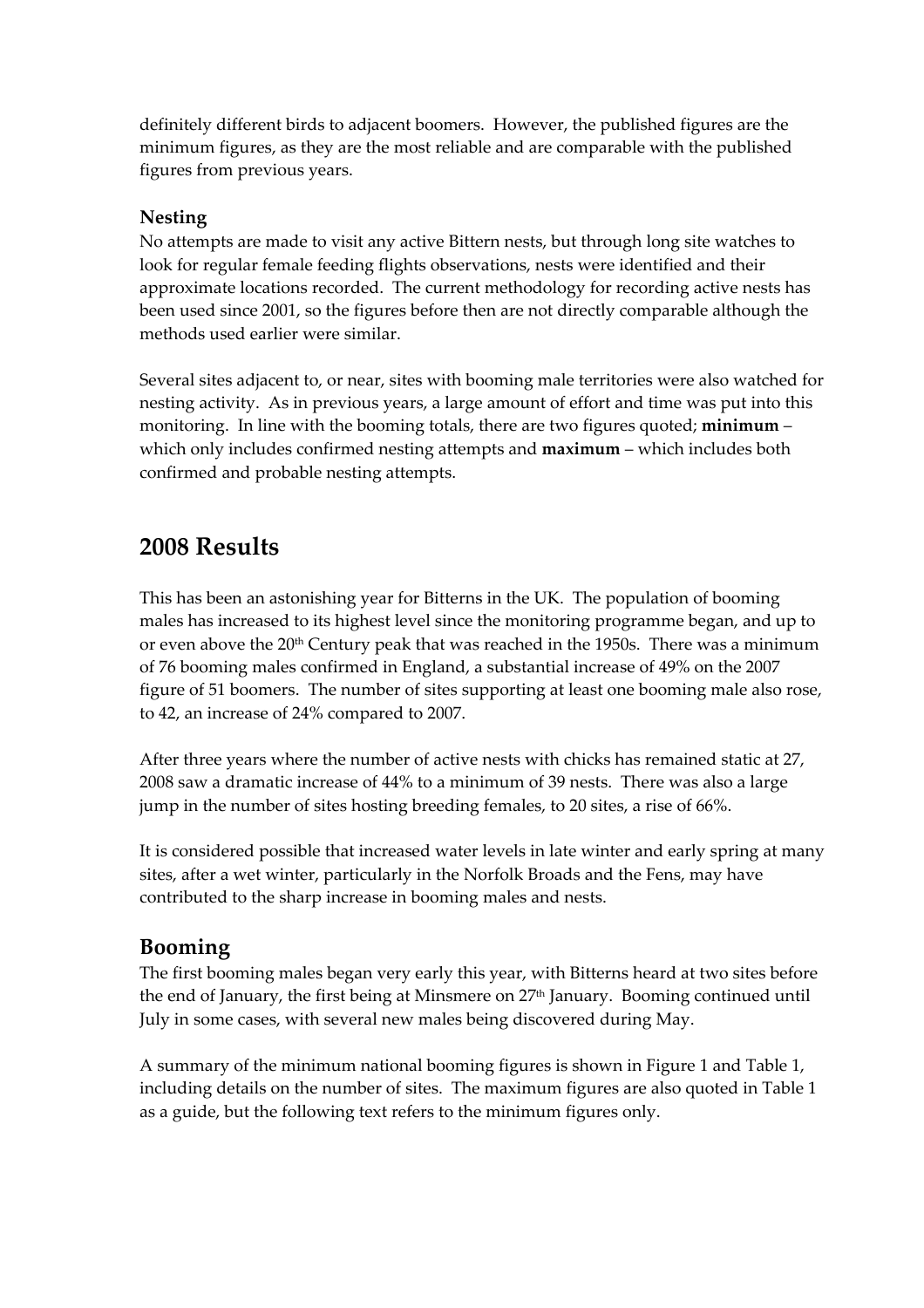**Figure 1.** The minimum number of booming Bitterns in the UK since 1990 and the number of occupied sites each year.



**Table 1.** The minimum number of booming male Bitterns in the UK since 1996 and the number of occupied sites involved each year (figures in brackets show the maximum numbers).

|              | 1996 | 1997 | 1998           | 1999           | 2000           | 2001 | 2002 | 2003 | 2004 | 2005 | 2006 | 2007 | 2008 |
|--------------|------|------|----------------|----------------|----------------|------|------|------|------|------|------|------|------|
| Males        | 22   | 11   | 13             | 19             | 22             | 30   | 31   | 43   | 55   | 46   | 44   | 51   | 76   |
|              |      | '12` | $^{\prime}18)$ | $^{\prime}22)$ | (28)           | (33) | (37) | (52) | (65) | ΄54  | (63) | (63) | (87  |
| <b>Sites</b> | 10   | −    |                | 11<br>⊥⊥       | 14             | 18   | 20   | 24   | 31   | 28   | 27   | 33   | 42   |
|              |      | (8)  | $^{\prime}12)$ | 14)            | $^{\prime}16)$ |      | (23) | (29) | (33) | 30)  | (35) | (40) | (47  |

Table 2 and Figure 2 provide a summary of booming activity by region. As can be seen most regions remained stable or showed an increase, except for NE England where the number of boomers fell by one since 2007.

On the Suffolk coast in 2008, there were 24 booming males, the highest recorded total since the monitoring programme began. This is the first time in four years that there has been an increase on the Suffolk coast. There was confirmed booming at a new site this year and no sites suffered a decline in calling males. Despite further saline incursions at Easton Broad, there was an increase to three boomers, although the males started calling much later here than usual.

In the Norfolk Broads, there was a veritable explosion in booming Bitterns this year, with the number of boomers more than doubling to 21, from 10 in 2007. Booming was reported at one new site in the Broads this year. Thirteen sites were occupied in 2008, compared to nine in 2007. On the North Norfolk coast, four boomers were found, at three regular sites.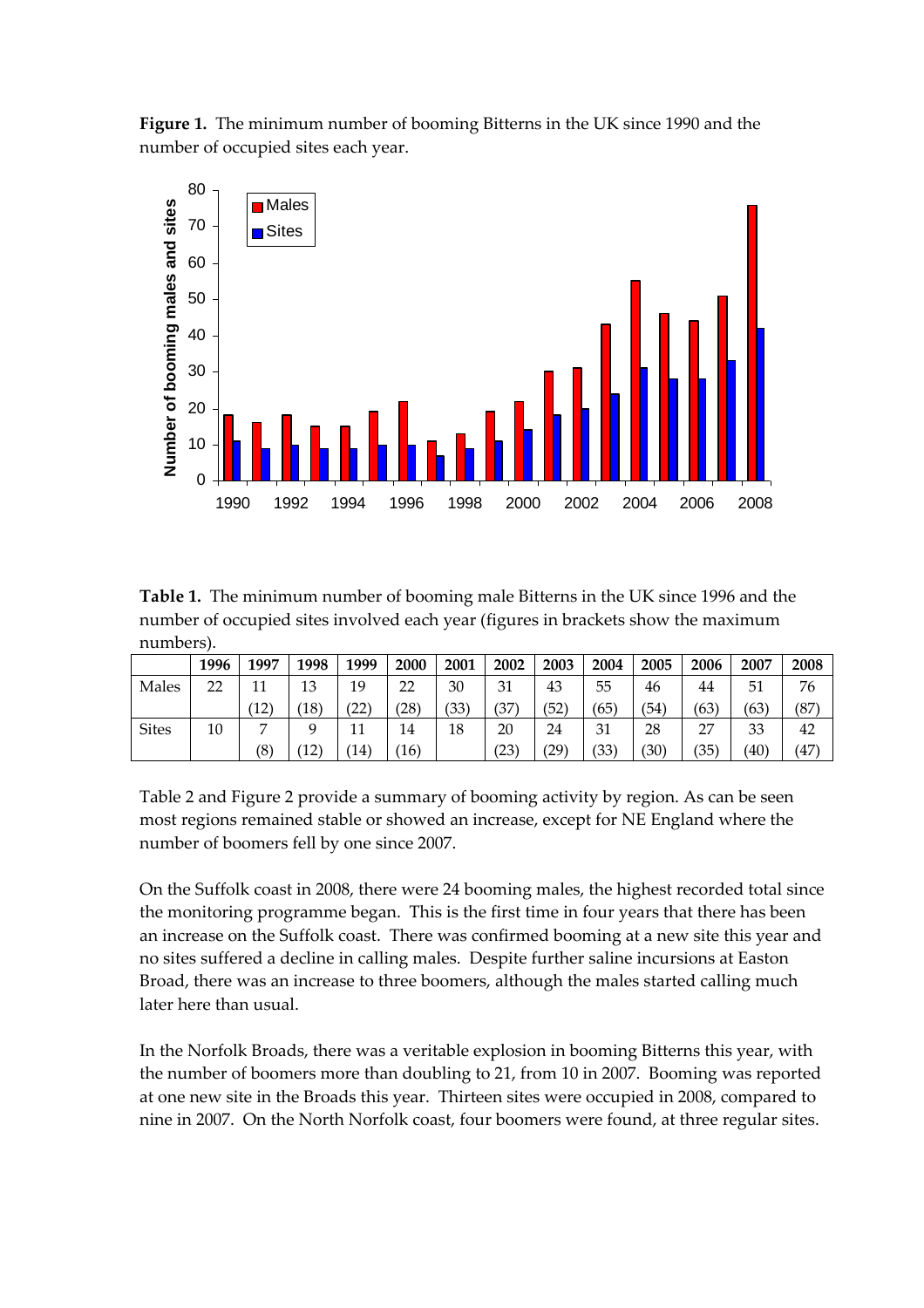| $\cdots$ = $\cdots$ $\cdots$ |                |                |                |              |                |                |                |                |                |                |                |                |                | $\frac{1}{\sqrt{6}}$ |
|------------------------------|----------------|----------------|----------------|--------------|----------------|----------------|----------------|----------------|----------------|----------------|----------------|----------------|----------------|----------------------|
|                              | 1996           | 1997           | 1998           | 1999         | 2000           | 2001           | 2002           | 2003           | 2004           | 2005           | 2006           | 2007           | 2008           | change               |
|                              |                |                |                |              |                |                |                |                |                |                |                |                |                | $07 - 08$            |
| Suffolk                      | 11             | $\overline{4}$ | $\overline{4}$ | 8            | 10             | 15             | 14             | 18             | 19             | 20             | 20             | 20             | 24             | $+20%$               |
| Coast                        |                |                | (6)            |              | (13)           | (17)           | (19)           | (19)           | (20)           | (24)           | (29)           | (25)           | (27)           |                      |
| <b>Norfolk</b>               | $\overline{2}$ | $\overline{2}$ | $\mathbf{1}$   | 5            | 5              | 7              | 10             | 12             | 17             | 8              | 10             | 10             | 21             | $+110%$              |
| <b>Broads</b>                |                |                | (3)            |              | (6)            |                | (11)           | (15)           | (22)           |                | (12)           | (17)           | (25)           |                      |
| <b>Norfolk</b>               | 3              | $\mathbf{1}$   | $\mathbf{1}$   | $\mathbf{1}$ | $\mathbf{1}$   | $\mathbf{1}$   |                |                | $\overline{2}$ | 3              | 3              | 3              | $\overline{4}$ | $+33%$               |
| Coast                        |                | (2)            |                | (3)          | (3)            | (2)            |                |                | (3)            |                | (4)            |                |                |                      |
| The                          |                |                |                |              |                |                |                | 3              | $\overline{2}$ | $\overline{4}$ | $\overline{2}$ | 6              | 12             | $+100%$              |
| Fens                         |                |                |                |              |                |                |                |                | (3)            |                | (3)            |                |                |                      |
| NE                           |                |                | $\mathbf{1}$   |              | $\overline{2}$ | $\overline{2}$ | $\overline{2}$ | 5              | 9              | $\mathbf{Q}$   | 7              | $\mathbf{q}$   | 8              | $-11%$               |
| England                      |                |                | (2)            |              |                |                |                | (8)            | (10)           | (11)           | (9)            |                | (9)            |                      |
| $\mathbf{N}\mathbf{W}$       | 5              | 3              | 3              | 3            | $\overline{2}$ | $\overline{2}$ | $\overline{2}$ | $\mathbf{1}$   | $\mathbf{1}$   | $\mathbf{1}$   | $\mathbf{1}$   | $\overline{2}$ | $\overline{2}$ | $0\%$                |
| England                      |                |                |                |              |                |                |                |                |                |                | (2)            | (3)            |                |                      |
| <b>SE</b>                    |                |                | $\mathbf{1}$   |              | $\mathbf{1}$   | $\mathbf{1}$   | $\overline{2}$ | $\overline{2}$ | 3              |                | $\mathbf{1}$   | $\mathbf{1}$   | 3              | $+200%$              |
| England                      |                |                |                | (1)          |                |                |                | (3)            | (4)            |                | (2)            | (2)            |                |                      |
| SW                           | $\mathbf{1}$   | $\mathbf{1}$   | $\overline{2}$ | $\mathbf{1}$ | $\mathbf{1}$   | $\overline{2}$ | $\mathbf{1}$   | $\mathbf{1}$   | $\mathbf{1}$   | $\mathbf{1}$   |                |                | $\overline{2}$ | n/a                  |
| England                      |                |                |                |              |                |                | (1)            |                |                | (1)            | (1)            |                | (3)            |                      |
| Central                      |                |                |                | $\mathbf{1}$ |                |                |                |                |                |                |                |                |                | $0\%$                |
| England                      |                |                |                |              |                |                |                | (1)            |                |                |                |                | (1)            |                      |
| Wales                        |                |                |                |              |                |                |                |                | $\mathbf{1}$   |                |                |                |                | $0\%$                |
|                              |                |                |                |              |                |                |                |                |                | (1)            | (1)            |                |                |                      |
| UK                           | 22             | 11             | 13             | 19           | 22             | 30             | 31             | 43             | 55             | 46             | 44             | 51             | 76             | $+49%$               |
| <b>TOTAL</b>                 |                | (12)           | (18)           | (22)         | (28)           | (33)           | (37)           | (52)           | (65)           | (54)           | (63)           | (65)           | (87)           |                      |

**Table 2.** The number of booming males located within each region/country between 1996 and 2008 (figures in brackets are maxima).

Mirroring the large increase in the Broads, the number of booming males in the Fens also increased sharply to 12, a startling number given that there were just two confirmed here in 2006. Ten were found in Cambridgeshire, at six sites, two of which held boomers for the first time since the start of the monitoring programme. After the successful nesting at Kingfishers Bridge in 2007, four boomers were found here this year.

**Figure 2.** The minimum number of booming Bitterns within the key regions since 1990.

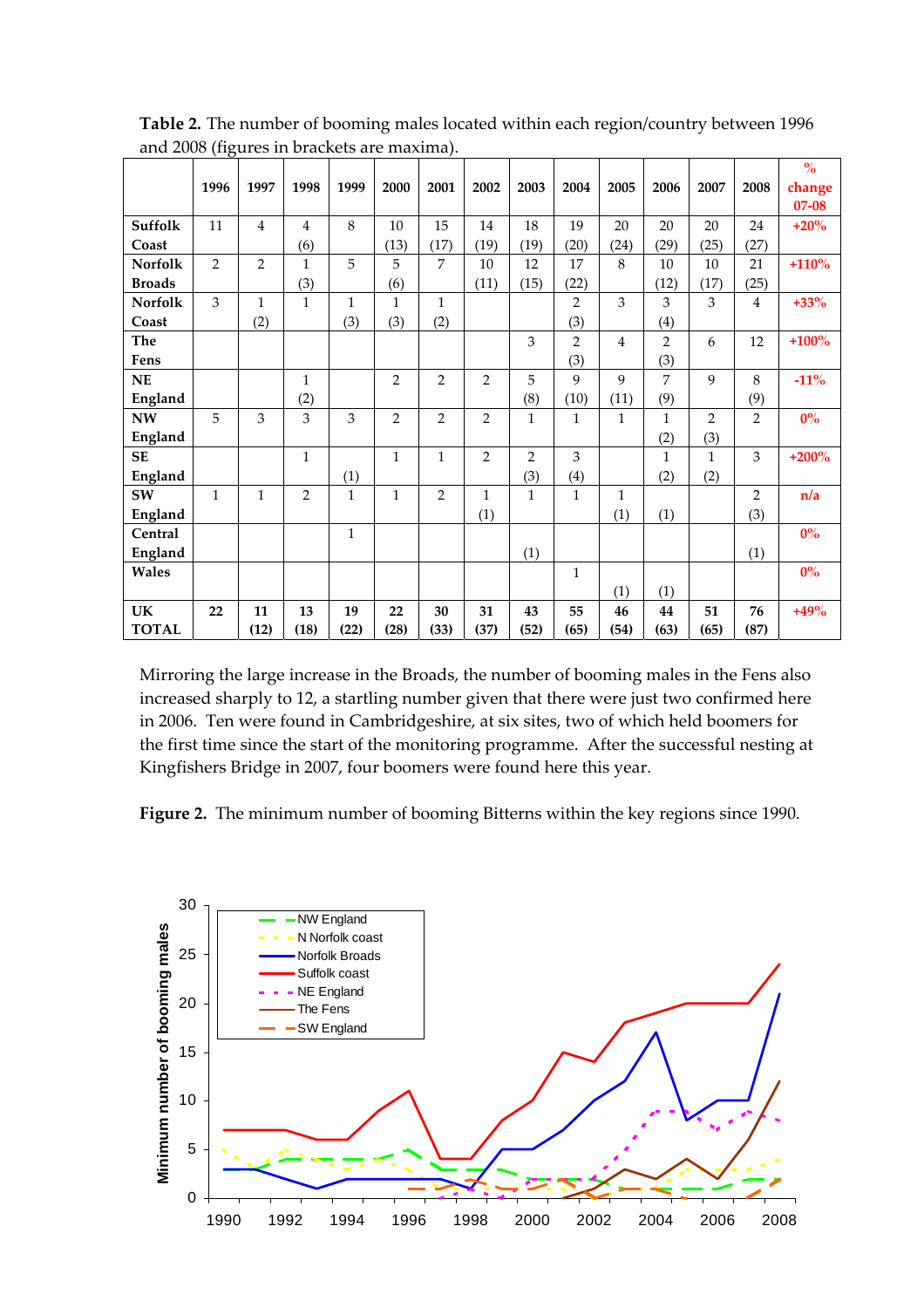In NE England, there was a slight decline in the number of boomers, from nine in 2007 to eight in 2008. Two sites with single boomers in 2007 were not occupied in 2008, but a booming male was reported from a site that last held a boomer in 2005. Booming was also heard at a new site, but only for a couple of days so could not be confirmed. In NW England, just the one boomer was recorded at Leighton Moss again, but booming was confirmed at a site in Cumbria for the first time.

In SW England, there was encouraging news from the RSPB Ham Wall reserve, in the Somerset Levels, with two confirmed boomers here. The reedbed at Ham Wall was created in the mid 1990s.

### **Breeding**

Nesting activity was confirmed at 20 sites, compared to the 42 sites that held booming males. Of interest was that no booming males were found at two of the nesting sites, although males were present nearby. Figure 3 and Table 3 summarise the numbers of active nests with chicks, nationally. The maximum figures are also quoted in Table 3 as a guide, but the following text refers to the minimum figures only.

**Figure 3.** The minimum number of nests with chicks in the UK, between 1994 and 2008, and the number of sites involved.



For the second consecutive summer, cool temperatures and heavy rainfall were often the prevailing weather conditions. This is likely to have caused the failure of several first clutches and did result in the failure of some broods, particularly at the end of May.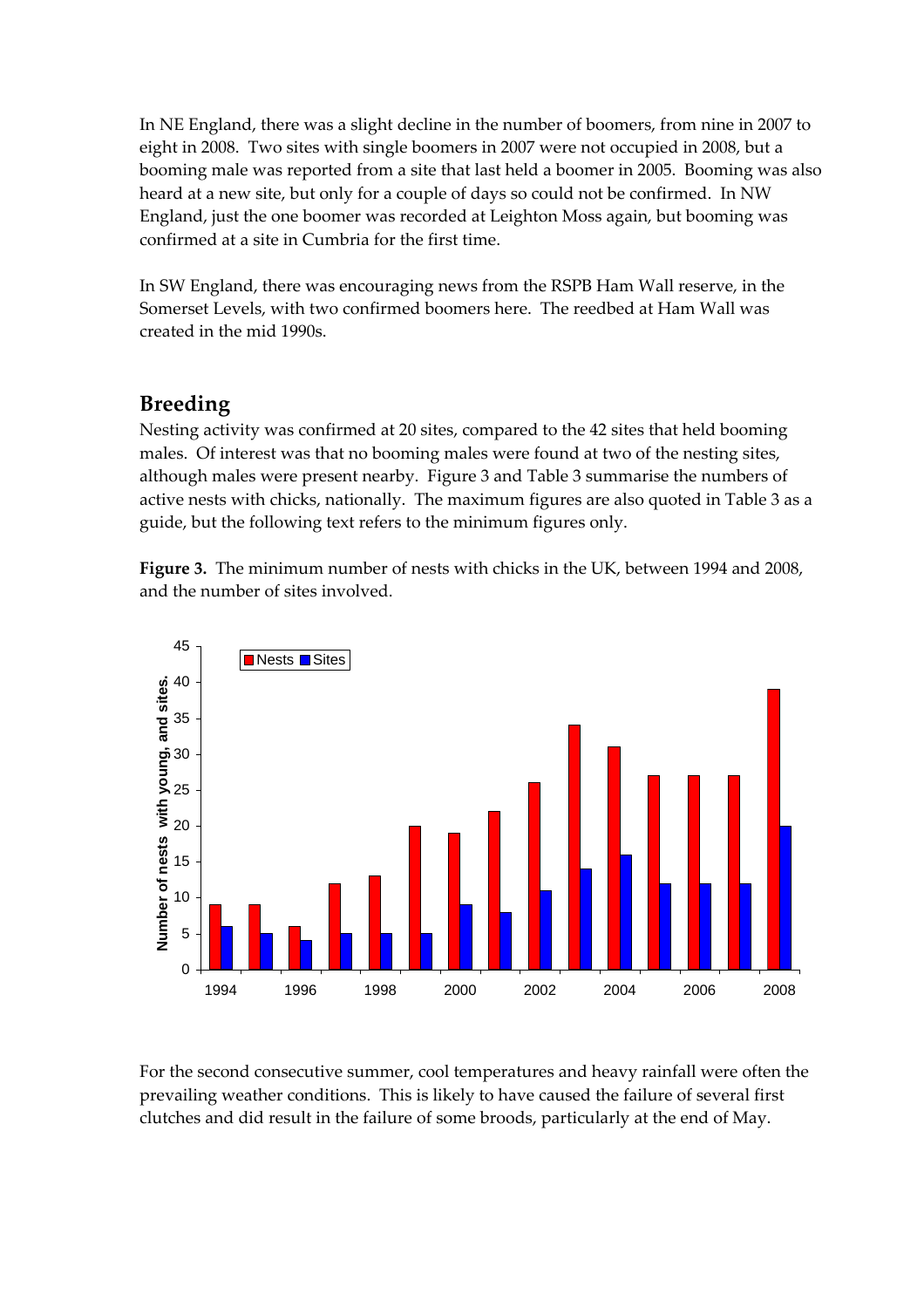Again, most nesting attempts were in East Anglia, with 32 of the 39 nests (82%) occurring in Suffolk, Norfolk and Cambridgeshire. The nesting attempts at a regional level are summarised in Table 3 and Figure 4.

On the Suffolk Coast, there were a similar number of nests to last year; however, numbers are down 25% from the 20 nests found in 2003. This can be partly explained by the lack of any nesting activity at Easton Broad and a drop in the number of nests at Minsmere. At Minsmere, 11 nests were found in 2003, but only seven were located in 2008. Some sections of the reedbed here suffered severe flooding in April and May, which may have resulted in the loss of some nests at the egg stage. Minsmere does remain, however, the best site nationally for breeding Bitterns by quite a margin. On a more positive note, there were increases at Hen Reedbeds, North Warren and Walberswick compared to 2007.

|                |                |                |                   |              |                |                   |                |                |                |                |                |                |                | $\mathbf{O}_{\mathbf{O}}^{\prime}$ |
|----------------|----------------|----------------|-------------------|--------------|----------------|-------------------|----------------|----------------|----------------|----------------|----------------|----------------|----------------|------------------------------------|
|                | 1996           | 1997           | 1998              | 1999         | 2000           | 2001              | 2002           | 2003           | 2004           | 2005           | 2006           | 2007           | 2008           | change                             |
|                |                |                |                   |              |                |                   |                |                |                |                |                |                |                | $07 - 08$                          |
| Suffolk        | 3              | 8              | 9                 | 17           | 12             | 17                | 17             | 20             | 15             | 17             | 18             | 14             | 15             | $+7\%$                             |
| Coast          | (2)            | (2)            | (2)               | (2)          | (4)            | $\left( 4\right)$ | (5)            | (5)            | (5)            | (5)            | (5)            | (5)            | (4)            |                                    |
| <b>Norfolk</b> | 1              | $\mathbf{1}$   | $\mathbf{1}$      | $\mathbf{1}$ | $\mathbf{1}$   | $\overline{2}$    | 4              | 7              | 7              | 6              | $\overline{4}$ | 6              | 11             | $+83%$                             |
| <b>Broads</b>  | (1)            | (1)            | $\left( 1\right)$ | (1)          | (1)            | (2)               | (3)            | (4)            | (3)            | (4)            | (3)            | (4)            | (8)            |                                    |
| <b>Norfolk</b> | $\Omega$       | $\overline{2}$ | $\overline{2}$    | 1            | $\overline{2}$ | $\overline{0}$    | $\Omega$       | $\theta$       | 2              | $\mathbf{1}$   | $\overline{2}$ | $\theta$       | $\overline{2}$ | n/a                                |
| Coast          |                | (1)            | (1)               | (1)          | (2)            |                   |                |                | (2)            | (1)            | (2)            |                | (2)            |                                    |
| The            | $\theta$       | $\theta$       | $\theta$          | $\Omega$     | $\theta$       | $\Omega$          | $\Omega$       | $\theta$       | $\theta$       | $\Omega$       | $\Omega$       | 4              | 4              | $\bf{0}$                           |
| Fens           |                |                |                   |              |                |                   |                |                |                |                |                | (1)            | (2)            |                                    |
| <b>NE</b>      | $\theta$       | $\theta$       | $\theta$          | $\theta$     | $\overline{2}$ | $\overline{2}$    | 3              | 5              | 5              | 1              | $\mathbf{1}$   | 1              | 3              | $+200%$                            |
| England        |                |                |                   |              | (1)            | (1)               | (2)            | (4)            | (5)            | (1)            | (1)            | (1)            | (2)            |                                    |
| <b>NW</b>      | $\overline{2}$ | $\theta$       | $\mathbf{1}$      | 1            | $\overline{2}$ | 1                 | $\overline{2}$ | $\overline{2}$ | $\overline{2}$ | $\overline{2}$ | $\overline{2}$ | $\overline{2}$ | $\overline{2}$ | $\bf{0}$                           |
| England        | (1)            |                | (1)               | (1)          | (1)            | (1)               | (1)            | (1)            | (1)            | (1)            | (1)            | (1)            | (1)            |                                    |
| SW             | $\theta$       | $\mathbf{1}$   | $\Omega$          | $\theta$     | $\mathbf{0}$   | $\Omega$          | $\Omega$       | $\mathbf{0}$   | $\theta$       | $\Omega$       | $\theta$       | $\Omega$       | $\overline{2}$ | n/a                                |
| England        |                | (1)            |                   |              |                |                   |                |                |                |                |                |                | (1)            |                                    |
| <b>UK</b>      | 6              | 12             | 13                | 20           | 19             | 22                | 26             | 34             | 31             | 27             | 27             | 27             | 39             | $+44%$                             |
| <b>TOTAL</b>   | (4)            | (5)            | (5)               | (5)          | (9)            | (8)               | (11)           | (14)           | (16)           | (12)           | (12)           | (12)           | (20)           |                                    |

**Table 3.** The minimum number of Bittern nests found in each region since 1996 (with the number of sites involved in brackets).

The Norfolk Broads had a wonderful breeding season in 2008, with the number of nests increasing from six to eleven. Hickling Broad remains the most productive site for Bitterns in the Broads. Two nests were also found at a new location in the Broads this year, although no booming was recorded at this site. Breeding Bitterns made a welcome return to the Norfolk coast also, with two nests found, including one at a new site where no booming was heard.

There were four nests in the Fens this year, at two sites. Three of the nests were found at Kingfishers Bridge. In NW England, two nests were again located at Leighton Moss and there was an encouraging increase in the number of nests found on the Humber, with three found this year, at two sites.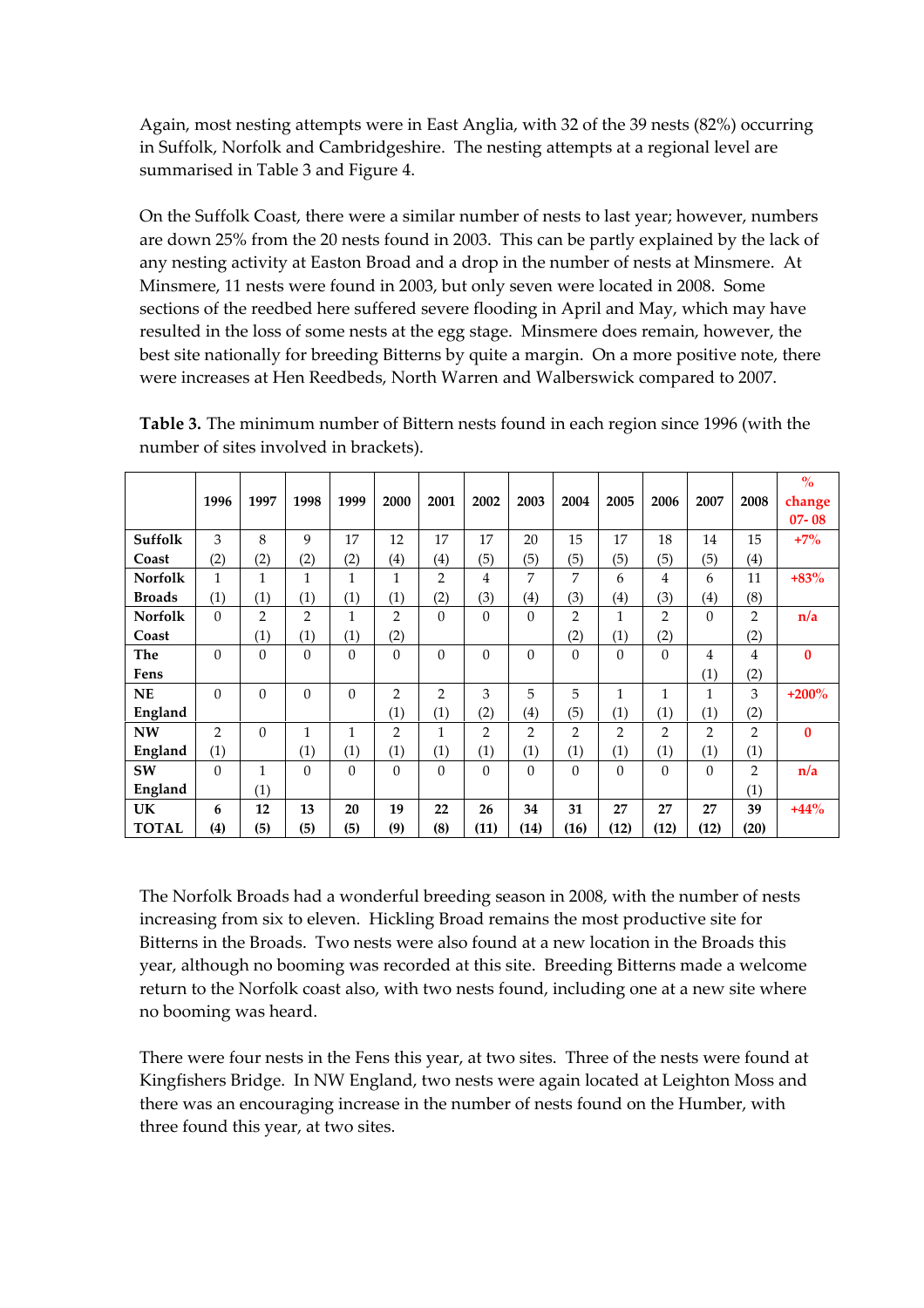Bitterns returned to breed in SW England for the first time in over a decade. Two nests were found at Ham Wall, the first time that Bitterns have nested at a newly created RSPB reedbed. It is thought that both nests successfully fledged young.





#### **Summary**

It has been an excellent season for both booming male and nesting female Bitterns in the UK this year, with the highest recorded totals achieved for both since annual monitoring was initiated in 1990 and most probably since the 1950s. However, Bitterns are still far from secure in the UK, with the threat to coastal sites from sea level rise increasing. Indeed, Easton Broad on the Suffolk coast has been inundated several times since autumn 2006, and no nests were found here this year for the first time since 1999. A number of other key sites are also under threat, including Minsmere and Walberswick.

The long-term survival of Bittern in the UK will depend on shifting the core breeding population from vulnerable coastal sites to areas of reedbed that are safe from saline incursions and are capable of supporting breeding females. In this context, it is encouraging that nesting was recorded at more inland sites this year, with nesting at two sites in the Fens and at Ham Wall in the Somerset Levels. In both areas, and elsewhere, there is ongoing reedbed restoration and creation that we anticipate will attract booming and nesting Bitterns in the next few years. The fact that Bitterns are increasingly breeding successfully in the UK in reedbeds specifically created for them, is a cause for much celebration.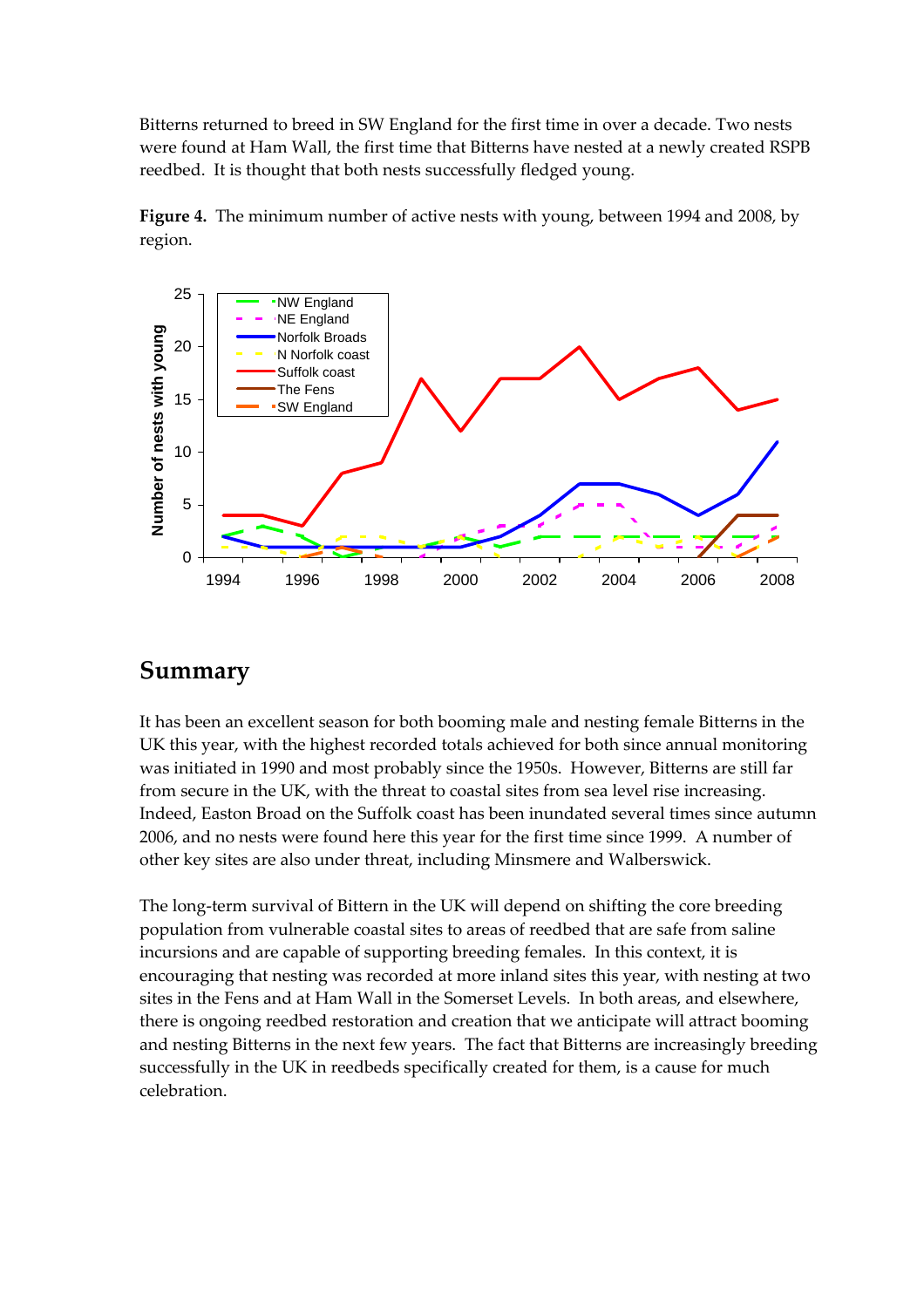Finally, given the large increase in the number of booming males and confirmed nests this year, it is revealing to look at the changes in site distribution between 2008 and the low point since 1990 when the lowest number of boomers and nests were recorded. Figure 5 shows the distribution of booming males in 1997, when only eleven boomers were found in the UK, and 2008. Figure 6 shows the distribution of confirmed nests in 1996, when only four nests were found, and 2008.

**Figure 5**. The distribution of sites with booming Bitterns in (a) 1997, when there were just eleven boomers at seven sites, and (b) 2008, when there were 76 boomers at 42 sites.



**Figure 6**. The distribution of sites with confirmed Bittern nests in (a) 1996, when there were just six nests at four sites, and (b) 2008, when there were 39 nests at 20 sites.